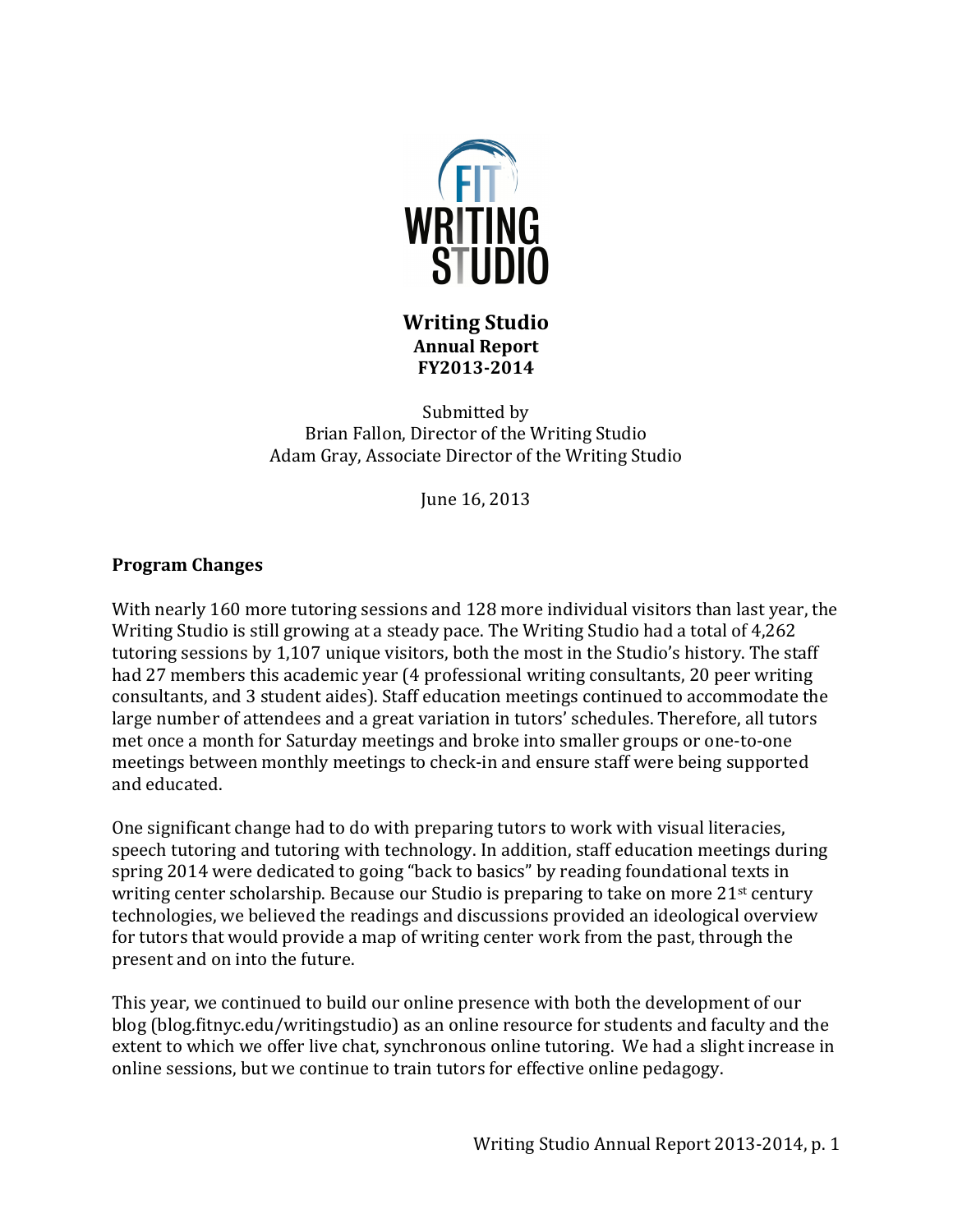We will continue to transition to a "Multi-Studio" or multiliteracies focus in the coming academic year, starting with adding speech tutoring in Fall 2014. As the Writing Studio undergoes this transition, it will also take on multimedia presentation tutoring and online assistance for writers. The Studio has already begun preparing for this endeavor by purchasing new technologies that will be further outlined below.

## **Staff and Faculty Development and Honors**

*Director (D), Associate Director (AD), Professional Writing Consultant (WC), and Peer Writing Consultant* (PWC)

### *Conferences and Presentations*

Claudia Arriso (PWC), Georgeanna Dwiggins (PWC), Brian Fallon (D), and Marlena McLemore (PWC), "Transitions, Multiliteracies, and Writing Center Relationships." National Conference on Peer Tutoring in Writing, Tampa, FL, November 1-3, 2013.

Michelle Carl (PWC) (with Neisha-Anne Green, Lehman College), "The New Racism: Discussions of Culture and Identity in Our Writing Centers." National Conference on Peer Tutoring in Writing, Tampa, FL, November 1-3, 2013.

Brian Fallon (D), "Every 'Conversation of Mankind' Should Involve a Good Listener." Midwest Writing Centers Association Conference, Chicago, IL. October 17-19, 2013.

Brian Fallon (D), "Props for Harvey Kail: Reflections on a Career Dedicated to Peer Tutoring." National Conference on Peer Tutoring in Writing, Tampa, FL, November 1-3, 2013.

Brian Fallon (D) (with Sarah Blazer, Lehman College), "Better Together: Educating Tutors Across Institutional and Cultural Borders." Northeast Writing Centers Association Conference, Smithfield, RI, March 1-3, 2014.

Adam Gray (AD), "Researching the Work of Reconciliation With Kimberly-Clark Corporation." Midwest Writing Centers Association Conference, Chicago, IL. October 17-19, 2013.

Adam Gray (AD), "Risk-Taking and the Acceptance of Struggle as a Graduate Administrator in a Writing Center." Midwest Writing Centers Association Conference, Chicago, IL. October 17-19, 2013.

Adam Gray (AD) and Patrick Jackson (WC), "Addressing Assumptions About Language Difference Through Tutor Education." Northeast Writing Centers Association Conference, Smithfield, RI. March 1-3, 2014.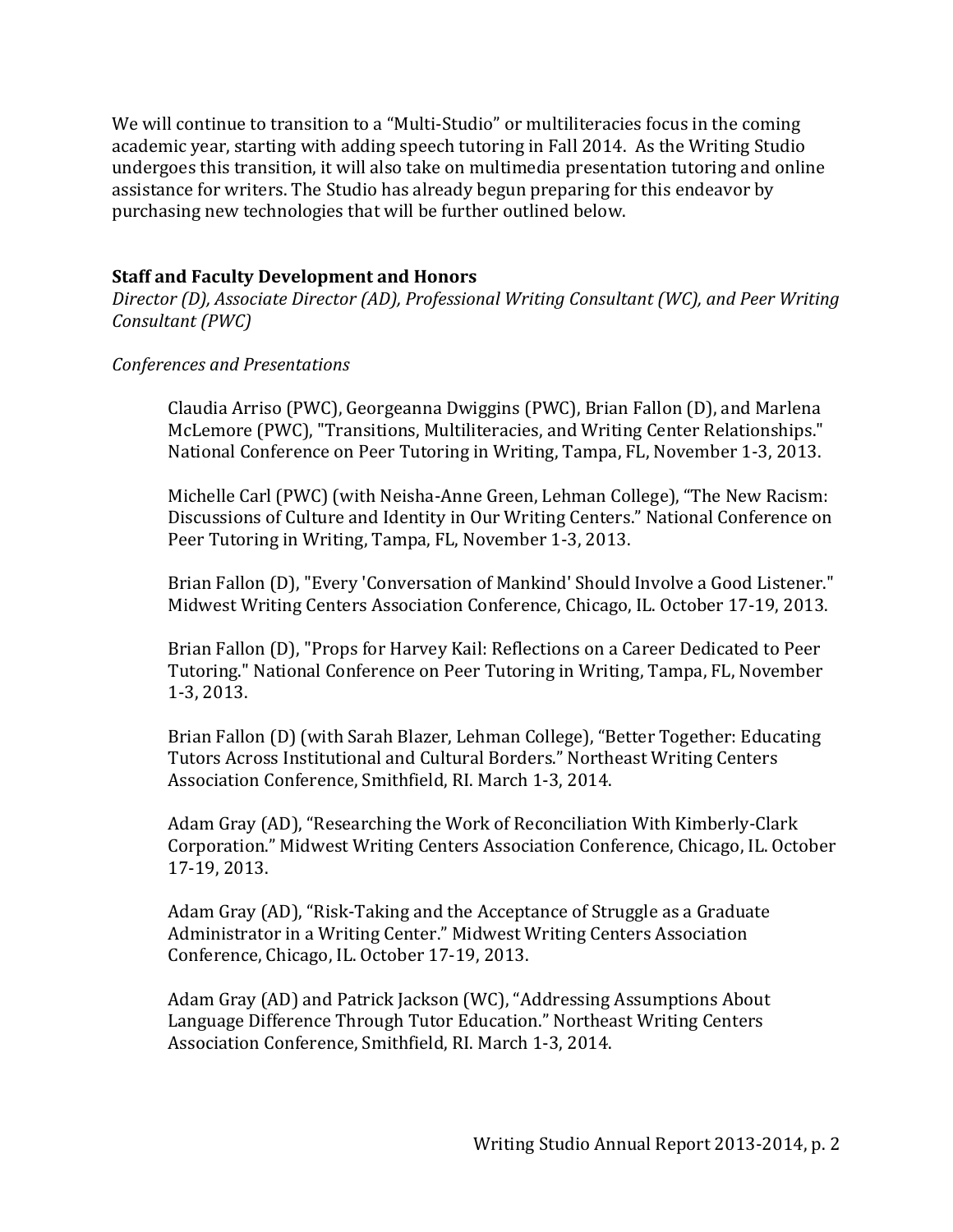### *Other Accomplishments, Awards, and Honors*

Nkem Chukwumerije (PWC) was awarded the Jerome L. Greene Foundation International Scholarship. She was awarded \$10,000 to study abroad in Hong Kong in Spring 2014.

Jaime Duncan (PWC), SUNY Chancellor Award Recipient, May 2014.

Brian Fallon (D), named co-chair of the International Writing Centers Association/National Conference on Peer Tutoring in Writing 2014 Joint Conference, July 2013.

Brian Fallon (D), appointed Treasurer of the National Conference on Peer Tutoring in Writing, September 2013

## **Major Activities and New Initiatives**

The Writing Studio's primary function is to provide tutoring in writing in all subjects and professional areas. As mentioned earlier, the Writing Studio continued to see growth in the number of sessions and visitors throughout AY2013-14 (see tables below). In fact, the fall semester was the Writing Studio's busiest semester to date with 2,240 sessions.

| <b>Writing Studio Sessions and Visitors</b> |      |  |
|---------------------------------------------|------|--|
| <b>Total Tutoring Sessions</b>              | 4262 |  |
| <b>Unique Visitors</b>                      | 1107 |  |
| <b>Online Sessions</b>                      | 455  |  |

| VISILVI DI CARAVWII        |      |       |  |
|----------------------------|------|-------|--|
| <b>First-year Students</b> | 1444 | 34%   |  |
| Sophomores                 | 992  | 23%   |  |
| Juniors                    | 663  | 15%   |  |
| Seniors                    | 316  | 7%    |  |
| <b>Graduate Students</b>   | 474  | 11%   |  |
| Alum                       | 13   | $1\%$ |  |
| Faculty/Staff              | 118  | 3%    |  |
| Not Disclosed              | 224  | 6%    |  |

### **Visitor Breakdown**

#### **Top Courses/Writing Needs**

| <b>EN121: College Composition</b>                          | 322 sessions |
|------------------------------------------------------------|--------------|
| FM114: Introduction to the Fashion Industry   145 sessions |              |
| Personal and Professional Writing                          | 905 sessions |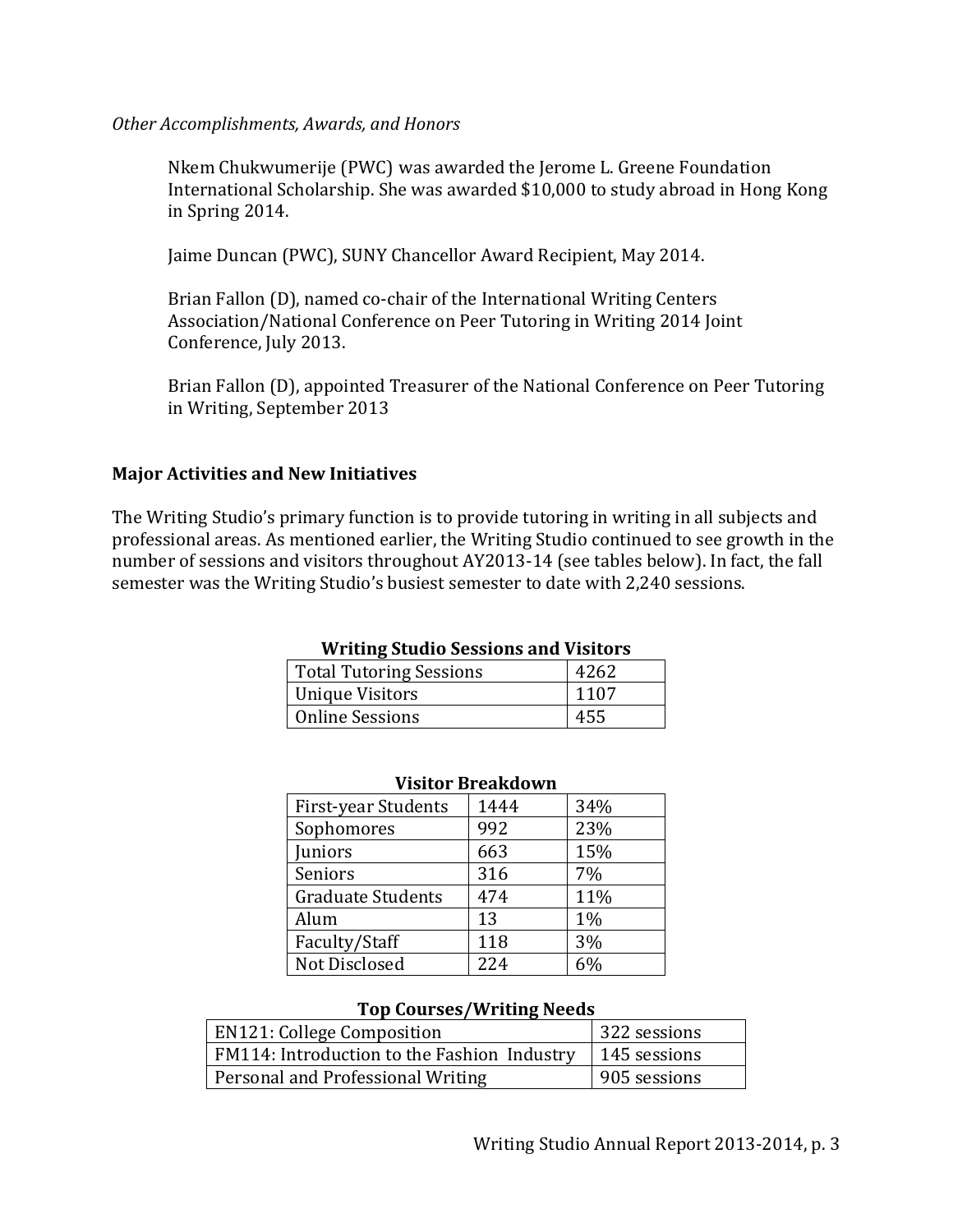Two interesting points to note with this data are that students visited for first-year writing help, namely EN121, and for personal and professional writing help in large numbers. There still continues to be a sharp decline in the percentage of students using the Writing Studio from first-year to Senior year. The Writing Studio will still explore more ways to target Juniors and Seniors, but it may also speak to fewer writing expectations as students progress through their course of study. The second point of interest is the number of students visiting for personal and professional writing help. The Writing Studio uses this category when students are working on non-course related writing. This indicates that the Writing Studio is being used frequently for writing enrichment outside of course curriculum. 

This information can be beneficial to both the Writing Advisory Board (now going on its third year) and the Writing Studio Advisory Council that the directors proposed in Fall 2013 and are hoping to implement in 2014-15. The above data can be used to identify clear writing partnerships on campus and areas where the curriculum could be enriched with more writing instruction. The Writing Studio is well positioned to support comprehensive writing across the curriculum initiatives and to help support students who are enrolled in any courses with significant writing requirements.

In addition to tutoring writing from a variety of disciplines, the Writing Studio continued to assist the Fashion Design Department in preparing students for the 2013 Council of Fashion Designers student competition. Students are required to write a design philosophy statement to accompany their renderings. These statements are used by the CFDA to break ties and select winners. The Director spoke with all fashion design students preparing to enter their  $6<sup>th</sup>$  semester in November about the significance of their statements and then he and the Associate Director visited classes with professional and peer consultants in February and March to run writing workshops.

Also, over the 2014 winters session, the directors along with the Studio's professional consultants worked with the Exhibition Design students on developing ideas, planning, and writing. The collaboration was capped off when the directors and consultants were invited to provide feedback on exhibition prototypes.

Along with providing workshops for students, the director and associate director frequently worked with the Center for Excellence in Teaching to lead workshops for faculty. The 2013-14 year's collaborations began with a joint discussion on how to use the *New York Times* in the classroom (October 2012). The directors also held an open forum for faculty to discuss writing (February 2014), participated in a CET event on curriculum mapping and assessment (March 2014), and collaborated with Professor Charlotte Brown to discuss strategies for helping ESL students succeed (March 2014). Finally, the directors, along with Visual Literacy Coordinator/Intern Georgeanna Dwiggins (a newly created position) discussed writing and technology with FIT faculty (April 2014). The directors also worked one-to-one with a number of faculty members to discuss writing, teaching and curriculum development throughout the year.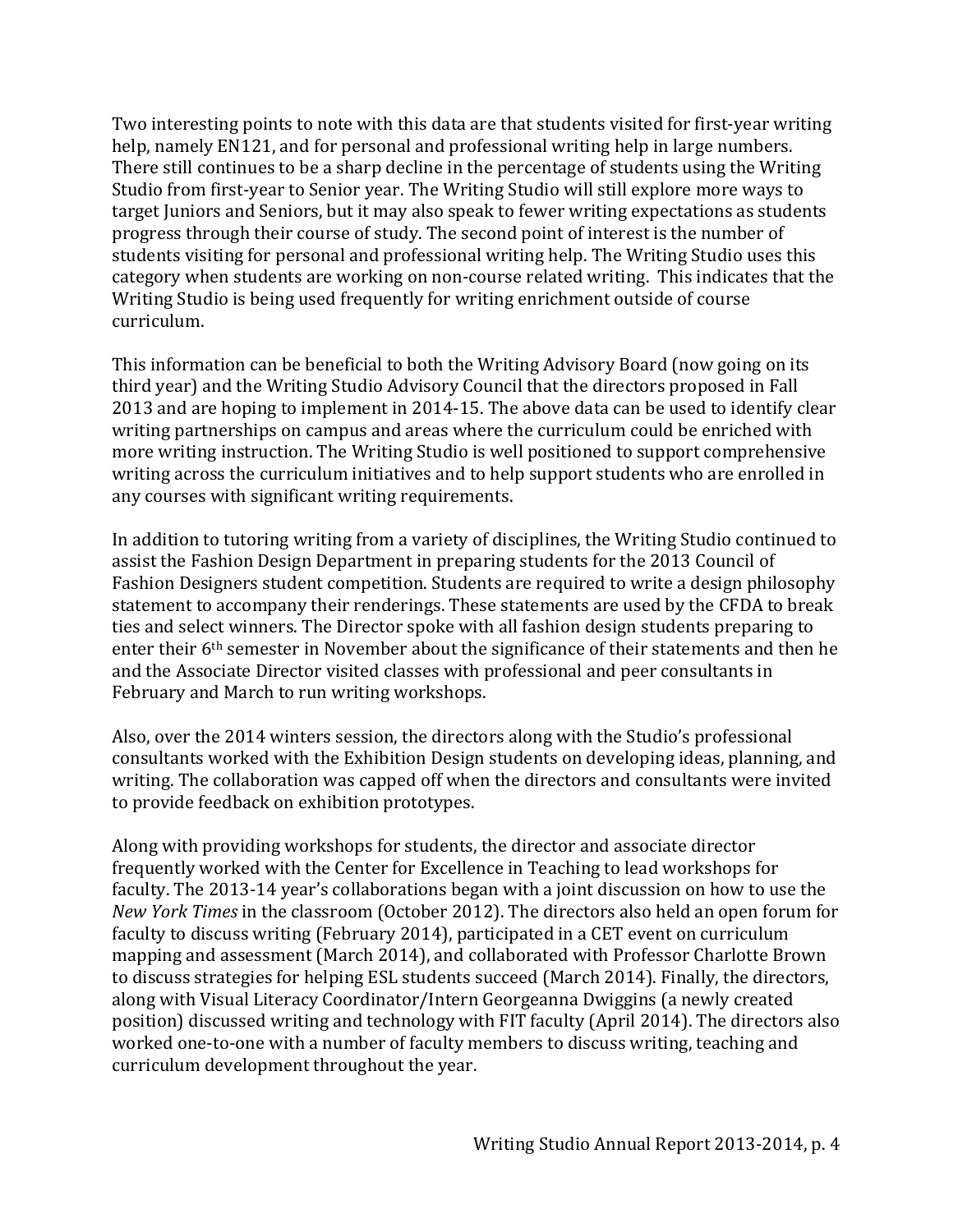Over and above staff education meetings, Writing Studio tutors also met in May for the second time with tutors from the Academic Skills Tutoring Center to discuss writing, technology and tutoring at FIT. The meeting yielded a lively discussion about our shared one-to-one pedagogy and continued to build a stronger connection between academic support units on campus. Because the meeting was so successful, plans are being made to hold a similar meeting in the fall of 2014.

The directors also successfully prepared an Internal Review Board proposal to begin a research project in the Studio. The project involves interviewing peer tutors and students in the Writing Studio as well as recording tutoring sessions. We plan to investigate what tutors learn through their work in the Studio and what we can do to improve our practices. We also anticipate using this data to share at conferences and in publications with those within the wider writing center community.

In spring, the directors and several peer tutors also collaborated with Professor Michael Cokkinos' Video Studio Production course. This collaboration produced three videos: an "Inside the Writer's Studio" interview with the Associate Director, an infomercial highlighting online tutoring and also a video that will be used to recruit new tutors.

An initiative we have continued to work toward is to shift the focus of the Writing Studio toward a "Multi-Studio" or multiliteracies approach. As mentioned at the beginning of this report, writing consultants have been studying key scholarship in the field of writing center studies that provide a theoretical timeline of writing center work as we prepare to take on new challenges with global, 21<sup>st</sup> century communication.

Finally, Brian Fallon is currently serving as a co-chair for the International Writing Centers Association/National Conference on Peer Tutoring in Writing 2014 Joint Conference (to be held at Disney's Coronado Springs Resort, Orlando, Fl, October 30 - November 1, 2014). A great deal of time and energey has been spent on this effort, and Writing Studio staff have been involved in everything from reading conference proposals to designing web content for the conference Web site. Adam Gray has been invited to serve as a coordinator for conference special interest groups. FIT is offering considerable assistance in the overall success of this international writing center conference. The Writing Studio's involvement in the conference is bringing international attention to the College and its writing center program.

## Conditions and changes to academic spaces, labs, classrooms

Feldman C612 continues to be a good location for the Writing Studio. In the future, especially as the Studio prepares to roll out speaking tutoring in Fall 2014, there may be a need to seek more space to work with students on visual and speaking presentations. The Strategic Plan Think Tank group assigned to begin investigating ways to expand programs in the Liberal Arts discussed possibilities for added space. Also, as online tutoring becomes more popular, we continue to explore the possibilities for a designated area where tutors can conduct video chat sessions undisturbed. The wall in the Writing Studio was painted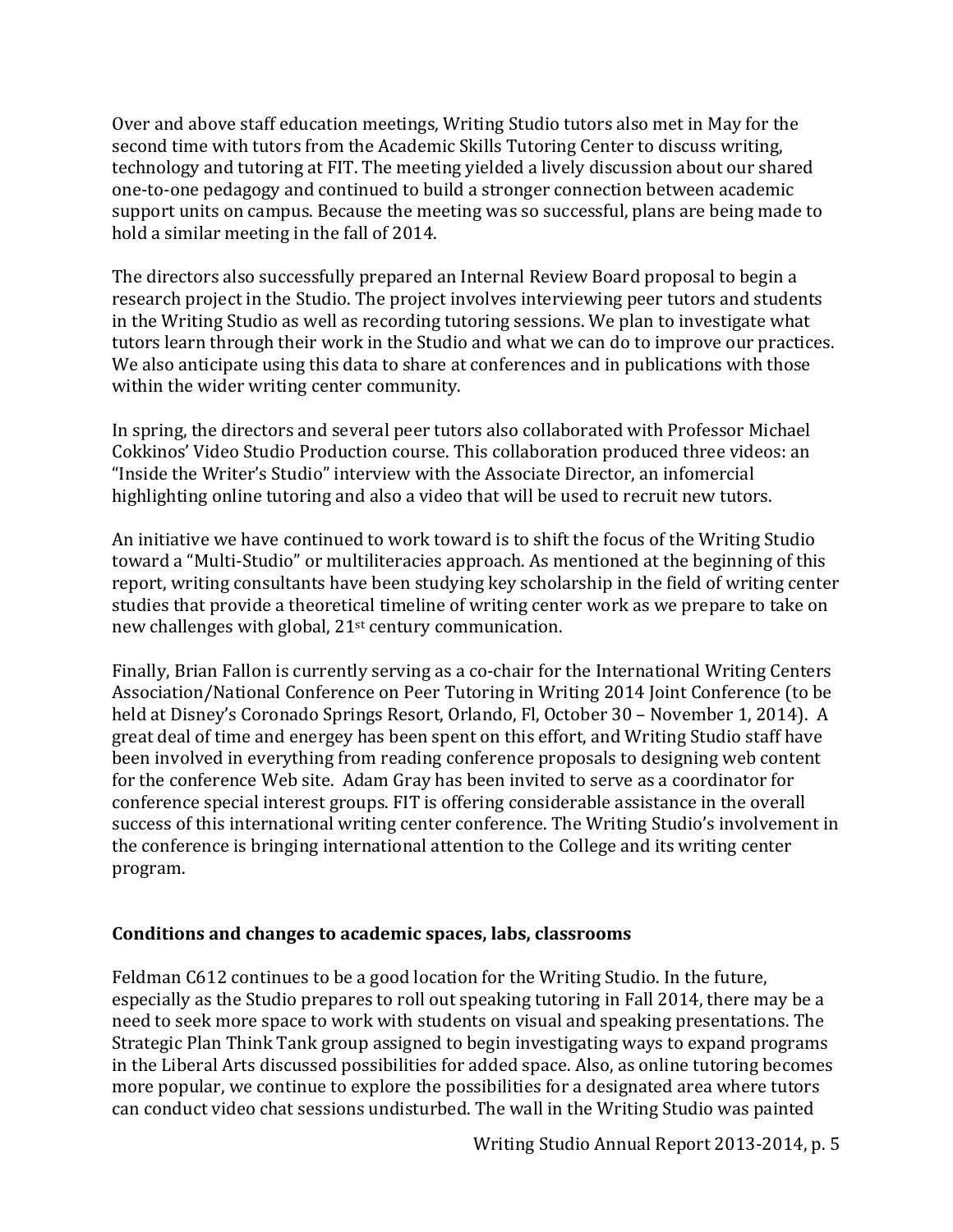blue at the end of the semester updating the look of the Studio to match that of the Feldman building and also the university's branding. The office in C612A was painted as well.

# **Outstanding Technology Advances**

Online tutoring has increased this academic year at the Writing Studio with 455 sessions compared to 444 the previous year. This number also represents an increase compared to 15 to 30 sessions in past years. Students continue to meet with tutors online in a live chat session. The student's paper is on a whiteboard that allows tutors to see changes instantaneously, also enabling students to receive tutor feedback in real time. The program additionally allows for video chat. One of the best features is that once students have concluded their online session, they can return to WCOnline and replay their tutoring session. 

Further, as FIT is now a "Google university," the directors invested in purchasing four new Samsung Google Chromebooks that will be used starting in the Fall 2014 semester in tutoring sessions. We continued exploring ways to use Google Drive to share information both among the staff and between tutors and students. The Studio also invested in digital video cameras, microphones, earpieces and lecterns in preparation for the Studio to offer speaking tutoring also starting in Fall of 2014. These investments all speak to technological improvements outlined in the President's Strategic Plan and also further the Writing Studio's goal of moving toward becoming a space that focuses on multiple literacies including writing, speaking and digital forms of communication.

The Director also continued to establish a blog to be used for writing across the curriculum purposes. The blog, on the Writing Studio's website, was updated and maintained by the Studio's Visual Literacy Coordinator/Intern, Georgeanna Dwiggins and Peer Tutor, Jennifer Seggio. This blog was rolled out by the Director, Associate Director and Georgeanna through a CET Presentation on April 30, 2014 entitled: "21<sup>st</sup> Century Style: Writing and Technology." Ultimately, the blog will allow for both students and faculty to access and contribute to writing samples, visuals, and videos. The blog will also be a "living" resource that future tutors will be able to both maintain and grow.

The Writing Studio also invested in promotional materials that used technology in order to market the services the Studio offers for writers at FIT. For example, peer tutors Wayne James and Jennifer Seggio prepared a video that used interviews with those that work at the Studio in addition to footage from sessions and the tutor practicum. This video is located on the Writing Studio website and will also be used in informational visits for faculty.

# **Funding/Grants**

The Perkins Grant helped support tutoring for AAS students at the Writing Studio throughout FY2012-2013. It also supported the travel of tutors to the National Conference